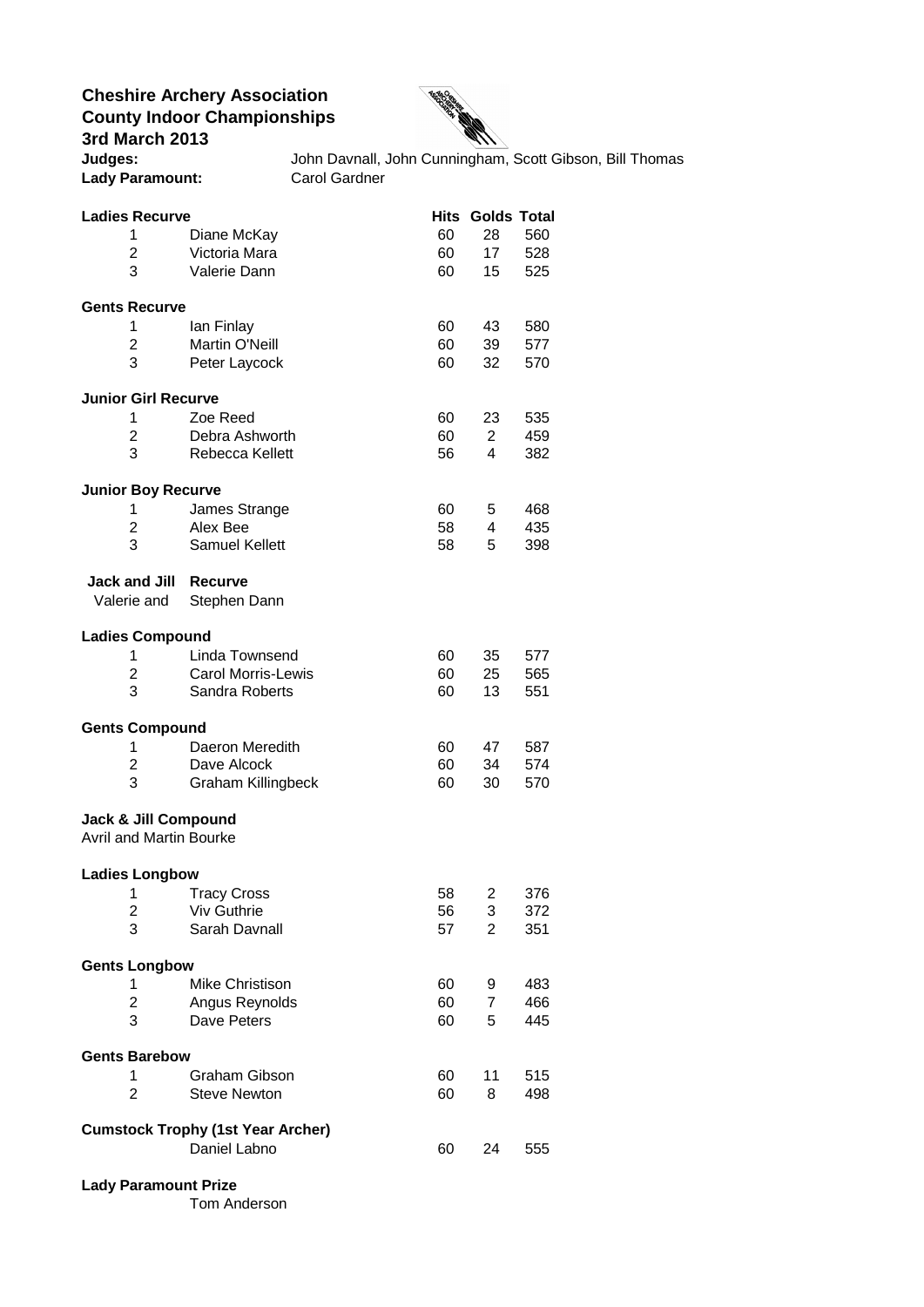|     | Lady Recurve               | Club        | Hits | Golds | <b>Score</b> |
|-----|----------------------------|-------------|------|-------|--------------|
| 1   | Diane McKay                | Bebington   | 60   | 28    | 560          |
| 2   | Victoria Mara              | Neston      | 60   | 17    | 528          |
| 3   | Valerie Dann               | Club AZ     | 60   | 15    | 525          |
| 4   | Sue Moore                  | Bruntwood   | 60   | 13    | 521          |
| 5   | Angela Allen               | Alsager     | 60   | 12    | 503          |
| 6   | Lindsay Lawrence           | Neston      | 60   | 6     | 451          |
|     |                            |             |      |       |              |
|     | Gent Recurve               |             |      |       |              |
| 1   | lan Finlay                 | ССВ         | 60   | 43    | 580          |
| 21  | Martin O'Neill             | Bebington   | 60   | 39    | 577          |
| 3   | Peter Laycock              | Bruntwood   | 60   | 32    | 570          |
| 4   | Brendan Thackery           | Stalybridge | 60   | 26    | 558          |
| 5   | Carl Edwards               | мсс         | 60   | 26    | 558          |
| 6   | Daniel Labno               | Bebington   | 60   | 24    | 555          |
| 7   | Mal Bean                   | CCA         | 60   | 22    | 544          |
|     | Mark Disley                | CCB         | 60   |       | 540          |
| 8   | <b>Eric Mahers</b>         |             |      | 20    |              |
| 9   |                            | Wirral      | 60   | 21    | 539          |
| 101 | <b>Andrew Fisher</b>       | Bebington   | 59   | 22    | 537          |
| 11  | John Gardner               | Caldy       | 60   | 21    | 535          |
| 12  | Lee Padmore                | Bebington   | 60   | 18    | 535          |
|     | 13 Dennis Brown            | Alsager     | 60   | 17    | 534          |
| 14  | John Edwards               | ССВ         | 60   | 14    | 527          |
| 15  | R Harrison                 | Bruntwood   | 60   | 13    | 508          |
| 16  | <b>Tim Kellett</b>         | Goldcrest   | 60   | 11    | 506          |
| 17  | Dale Stubbs                | мсс         | 59   | 10    | 501          |
| 18  | Stephen Dann               | Club AZ     | 60   | 15    | 494          |
| 19  | James Reed                 | Alsager     | 60   | 5     | 476          |
| 20  | <b>Andy Pollitt</b>        | CCB         | 60   | 6     | 467          |
| 21  | Adam Jump                  | мсс         | 60   | 5     | 459          |
|     |                            |             |      |       |              |
|     | <b>Junior Lady Recurve</b> |             |      |       |              |
| 1   | Zoe Reed                   | Alsager     | 60   | 23    | 535          |
| 2   | Debra Ashworth             | New Century | 60   | 2     | 459          |
| 3   | Rebecca Kellett            | Goldcrest   | 56   | 4     | 382          |
|     |                            |             |      |       |              |
|     | Junior Gent Recurve        |             |      |       |              |
| 1   | James Strange              | Bruntwood   | 60   | 6     | 468          |
| 2   | Alex Bee                   | <b>CCB</b>  | 58   | 4     | 435          |
| 3   | Samuel Kellett             | Goldcrest   | 58   | 5     | 398          |
| 4   | <b>Matthew Reade</b>       | CCB         | 56   | 1     | 344          |
| 5   | Oliver Pollock             | MCC         | 48   | 6     | 274          |
| 6   | Tom Anderson               | MCC         | 52   | 1     | 256          |
|     |                            |             |      |       |              |
|     | <b>Lady Compound</b>       |             |      |       |              |
| 1   | Linda Townsend             | Club AZ     | 60   | 35    | 577          |
| 2   | Carol Morris-Lewis         | Neston      | 60   | 25    | 565          |
| 3   | Sandra Roberts             | Greenbank   | 60   | 13    | 551          |
| 4   | Tanya Worron               | ССВ         | 60   | 12    | 542          |
| 5   | Avril Bourke               | Alsager     | 60   | 10    | 542          |
| 61  | Joanne Kelly               | Bruntwood   | 60   | 6     | 515          |
| 7   | Carol Gardner              | Caldy       | 60   | 3     | 482          |